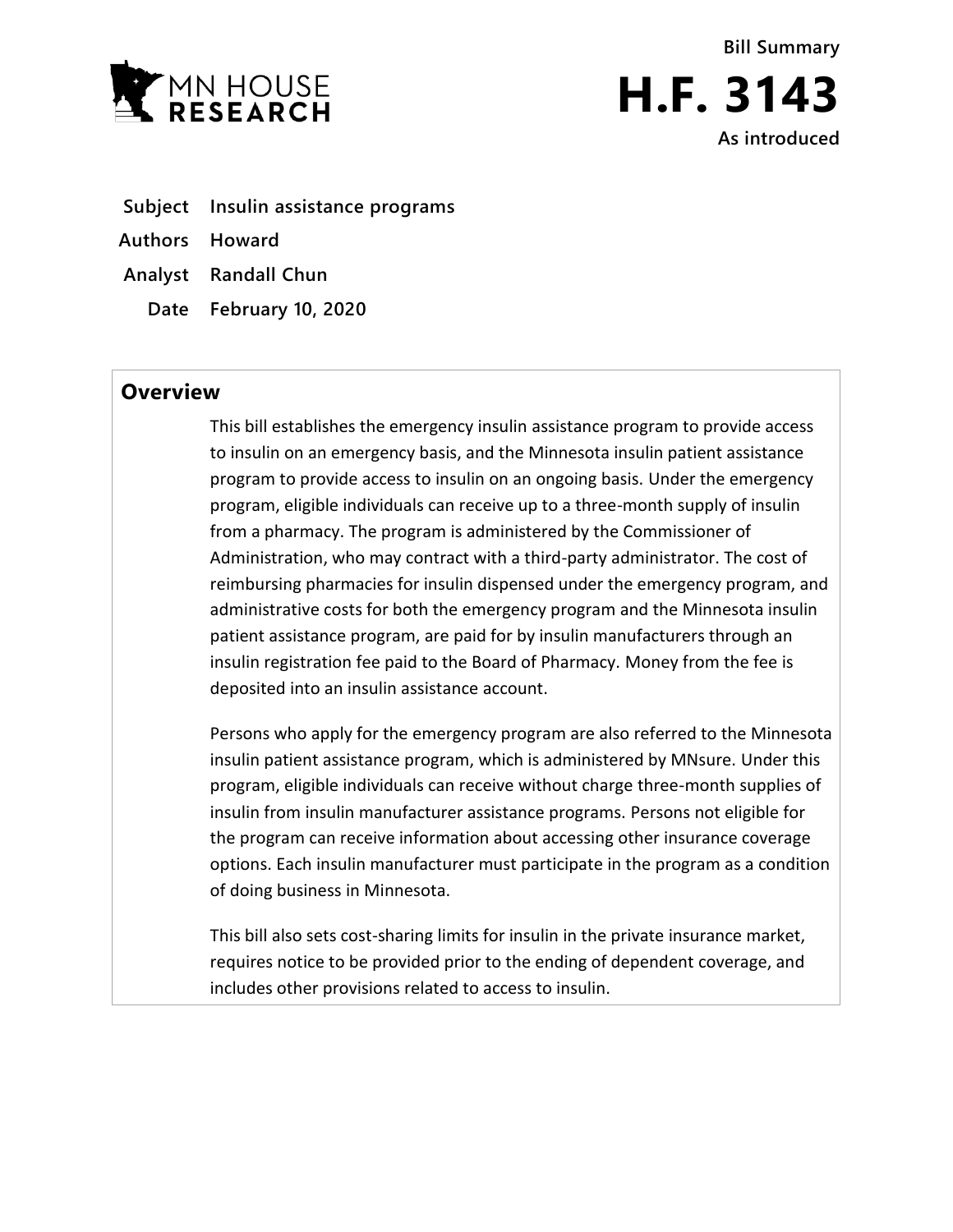# **Summary**

# **Section Description**

### **Emergency insulin assistance program**  $\mathbf{1}$

Adds § 16B.992.

**Subd. 1. Establishment.** (a) Requires the commissioner of administration to implement and administer an emergency insulin program beginning July 1, 2020.

(b) Defines the following terms: emergency program, Minnesota insulin patient assistance program, and navigator.

**Subd. 2. Contract with third-party administrator.** Allows the commissioner to contract with a third-party administrator and provides that the initial contract is not subject to chapter 16C (state procurement requirements). Requires any contract to:

(1) require the third-party administrator to process insulin claims and pay pharmacies for insulin dispensed;

(2) prohibit the use of rebates; and

(3) require the third-party administrator to maintain data as private and not share data without patient consent.

**Subd. 3. Eligibility requirements.** To be eligible for the program, requires individuals to have a valid prescription for insulin and attest to:

(1) being a Minnesota resident;

(2) not being enrolled in MA or MinnesotaCare;

(3) having a tax household income not exceeding 500 percent of the federal poverty guidelines;

(4) being uninsured, having drug coverage through Medicare and having incurred annual out-of-pocket drug costs of over \$1,000, or having private insurance coverage with cost sharing that exceeds \$50 for a month's supply of insulin regardless of the amount or types of insulin needed;

(5) not being eligible to receive insulin through Indian Health Services and not enrolled in TRICARE or drug benefits through the U.S. Department of Veterans Affairs; and

(6) not having received insulin through the program during the 12 months preceding application.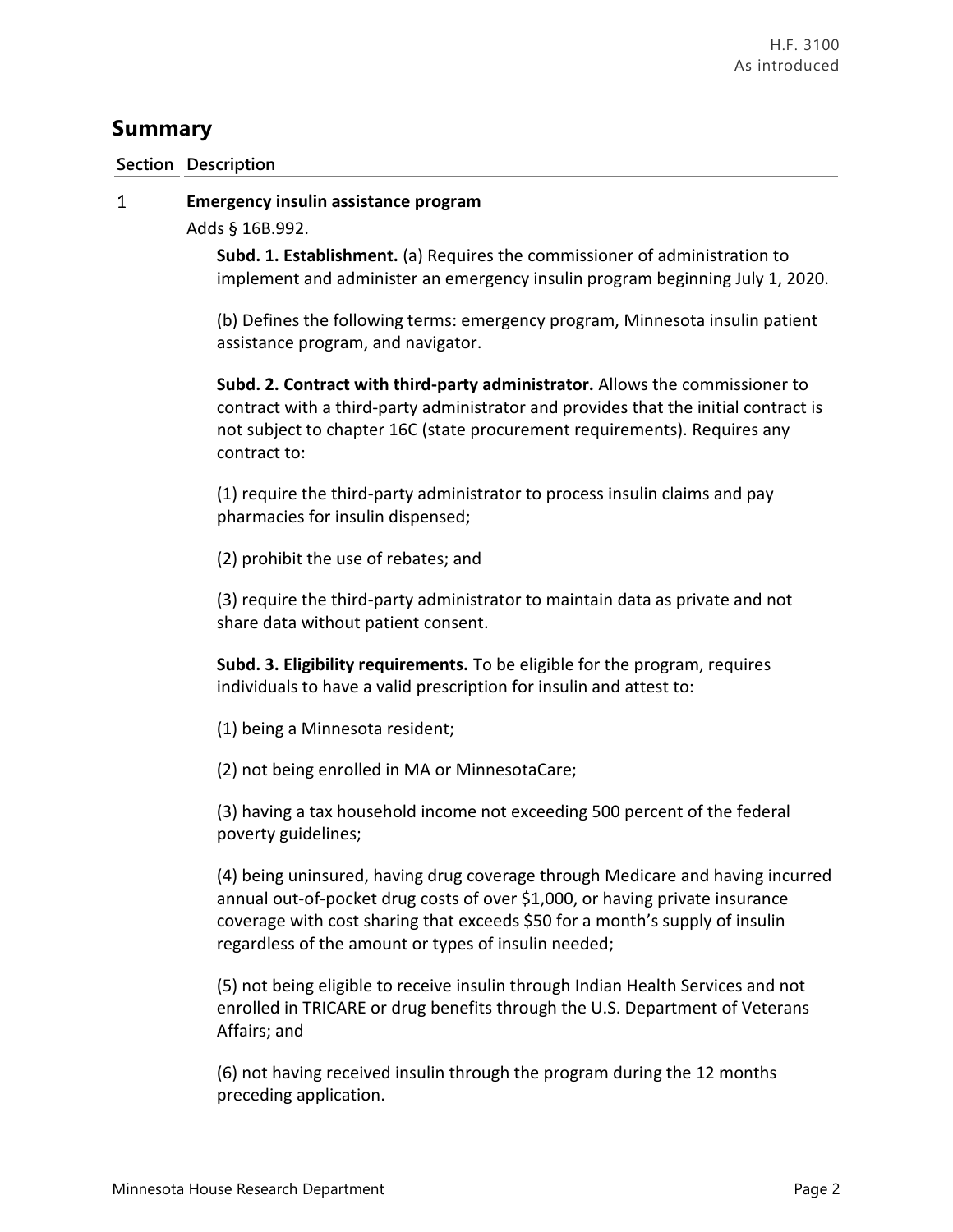**Subd. 4. Application process.** (a) Requires the MNsure board and the commissioner to develop an application form to be used for this program and the Minnesota insulin patient assistance program. The application must require the applicant to indicate whether insulin is being requested on an emergency basis and provide for the applicant's consent to the transfer of personal data. Requires the application to be made available on MNsure and agency websites and to health care practitioners.

(b) Requires the applicant to submit a signed and dated application to the MNsure board in order to obtain insulin. States that the applicant, by signing the application, is attesting that the information in the application is correct. Allows applications for emergency insulin to be submitted through the MNsure website or in paper form through a pharmacy. Provides that an individual is not eligible to reapply, by submitting a new application form, until 12 months have elapsed from the date insulin was first dispensed under the program.

(c) Upon receipt of an application, requires the MNsure board to verify, if applicable, whether 12 months have elapsed from the date insulin was first dispensed, and to provide applicants meeting this criterion, and new applicants, with an identification number indicating that a completed application has been received. This must be provided in a downloadable or electronic format.

**Subd. 5. Pharmacy participation.** (a) Requires pharmacies to participate in the program as a condition of doing business.

(b) Requires pharmacies to dispense up to a three-month supply of insulin to individuals who present a valid prescription, completed application, and MNsure identification number, who have indicated that they need insulin on an emergency basis. Requires pharmacies to dispense insulin in one-month increments upon request. Requires pharmacies to submit claims for reimbursement to the commissioner.

(c) Requires pharmacies to make applications available at each pharmacy location and allows pharmacies to assist applicants in applying for the program.

(d) Requires individuals to pay a \$30 copayment for each month's supply of insulin or a proportional copayment for lesser quantities, regardless of the amount or types of insulin needed.

(e) Requires pharmacies, when dispensing insulin, to provide the individual with the address for the Board of Pharmacy website on accessing lower cost prescription drugs and information on the Minnesota insulin patient assistance program.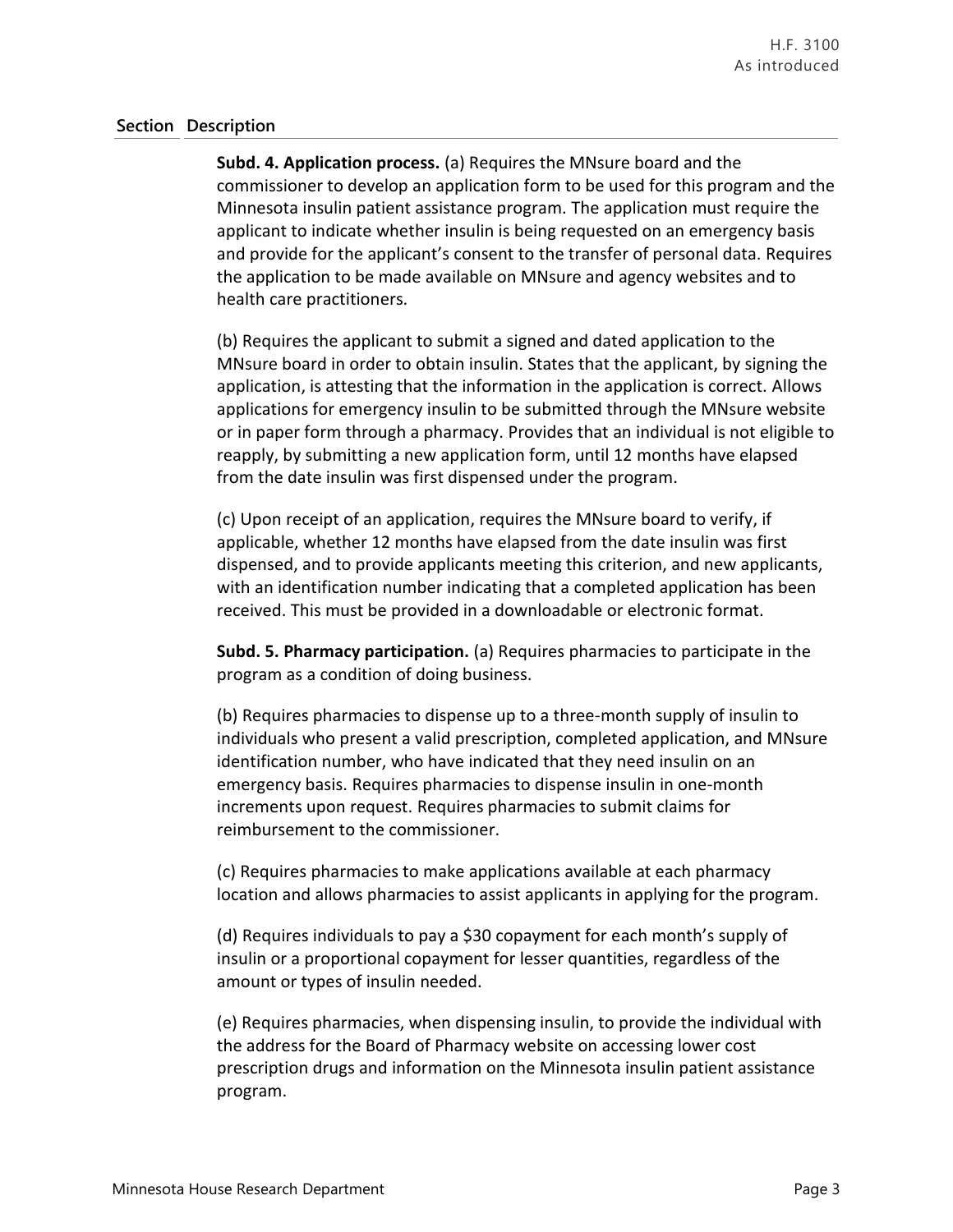**Subd. 6. State and federal anti-kickback provisions.** (a) Provides that persons or entities participating in or administering the emergency insulin assistance program are not subject to liability under the state's anti-kickback provisions.

(b) Prohibits persons or entities participating in or administering the program from requesting or seeking, or causing another to request or seek, any reimbursement or compensation for which payment may be made under a federal health care program.

**Subd. 7. Report.** Requires the commissioner, in consultation with any third-party administrator, to report to the legislature by January 15, 2022, and each January 15 thereafter, on the emergency insulin assistance program for the previous fiscal year, including the number of individuals who received insulin, the cost of the program (with a separate statement of administrative costs), and the number of individuals who reapplied for the program.

### $\overline{2}$ **Insulin assistance account**

Adds § 16B.993.

**Subd. 1. Establishment.** Establishes the insulin assistance account in the special revenue fund. Requires manufacturer insulin registration fees collected by the Board of Pharmacy to be deposited into the account.

**Subd. 2. Use of account funds.** For fiscal year 2020 and subsequent fiscal years, appropriates money in the account to: (1) the commissioner of administration to reimburse pharmacies and for administrative costs under the emergency insulin program, including the cost of any contract with a third-party administrator; and (2) the MNsure board for administrative costs in operating the Minnesota insulin patient assistance program. Allows the commissioner of management and budget to transfer money from the account to the health care access fund.

### 3 **Cost-sharing limit for insulin**

Adds § 62Q.491.

**Subd. 1. Applicability.** States that the section applies to all health plans that provide coverage for insulin.

**Subd. 2. Limit on cost-sharing.** (a) Requires health plans to limit cost-sharing for insulin to no more than \$30 for a month's supply, or proportional cost-sharing for other quantities, regardless of the amount or types of insulin needed.

(b) States that the subdivision does not prevent a health plan company from limiting cost-sharing to a lower amount that that specified in paragraph (a).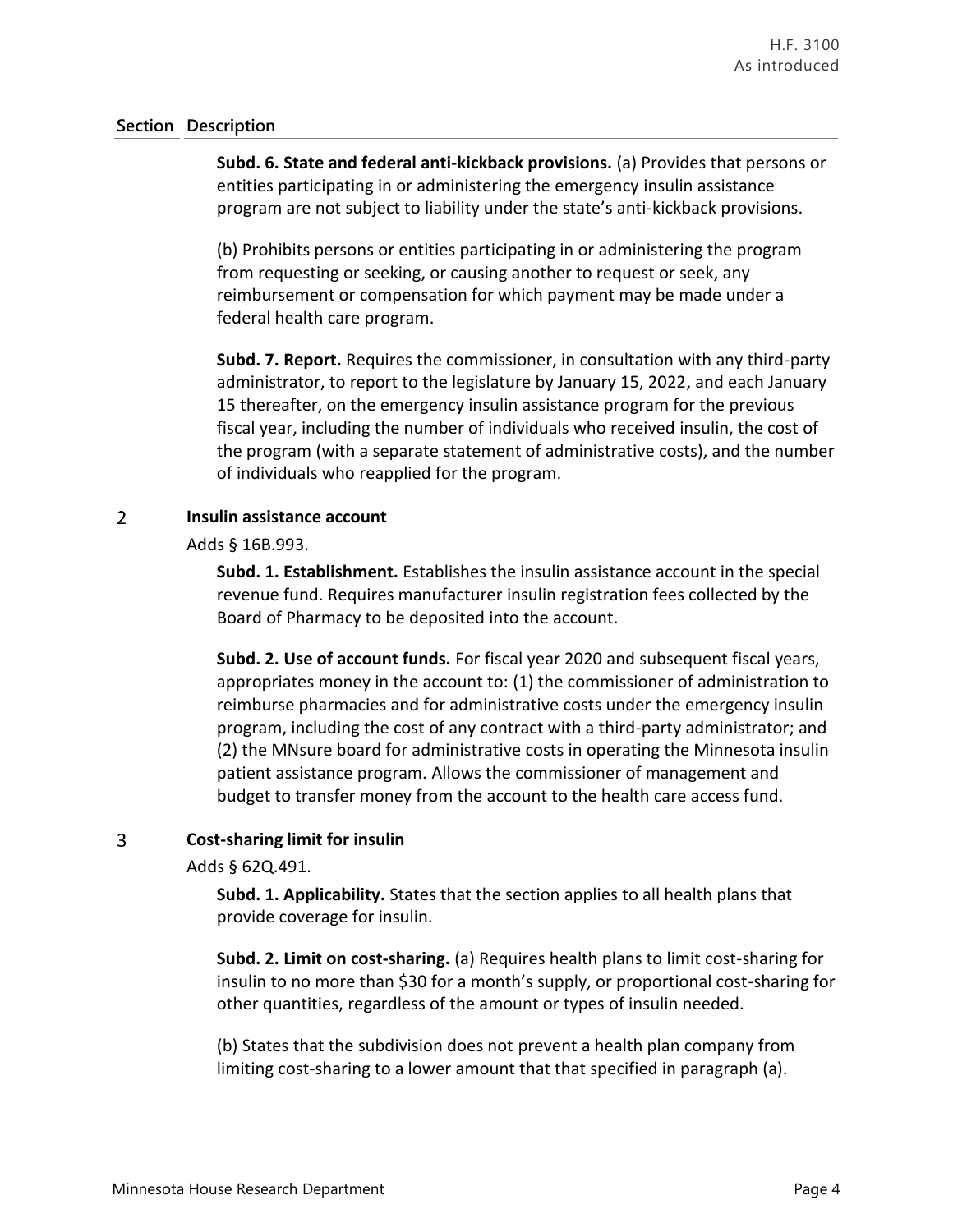Provides a January 1, 2021 effective date.

### $\overline{4}$ **Dependent child notice**

Adds § 62Q.678. Requires group health plans and health plan companies that offer group or individual plans with dependent coverage to provide advance written notice to enrollees with dependent child coverage and to the dependent child, that this coverage ends when the child reaches age 26. Specifies requirements for this notice.

### 5 **Minnesota insulin patient assistance program**

Adds § 62V.12.

**Subd. 1. Establishment.** Requires the MNsure board to implement and administer the Minnesota insulin patient assistance program beginning July 1, 2020.

**Subd. 2. Eligibility.** (a) To be eligible, requires an individual to have a valid prescription for insulin and:

(1) be a Minnesota resident;

(2) not be enrolled in MA or MinnesotaCare;

(3) have a tax household income not exceeding 400 percent of the federal poverty guidelines;

(4) be uninsured, have drug coverage through Medicare and have incurred annual out-of-pocket drug costs of over \$1,000, or have private insurance coverage with cost sharing that exceeds \$50 for a month's supply of insulin, regardless of the amount or types of insulin needed;

(5) not be eligible to receive insulin through Indian Health Services and not be enrolled in TRICARE or drug benefits through the U.S. Department of Veterans Affairs.

(b) Defines "navigator" and "program."

**Subd. 3. Application process; eligibility determination.** (a) Requires the board to make the application form available to pharmacies and health care practitioners, and requires pharmacies to make the application available at each location. Also requires the form to be accessible through the MNsure website. Specifies that applicant may submit a signed and date form to the board through the website, by mail or fax, or in person.

(b) Requires the board to develop and implement a process to determine if an individual is eligible for the program, which may include the use of navigators.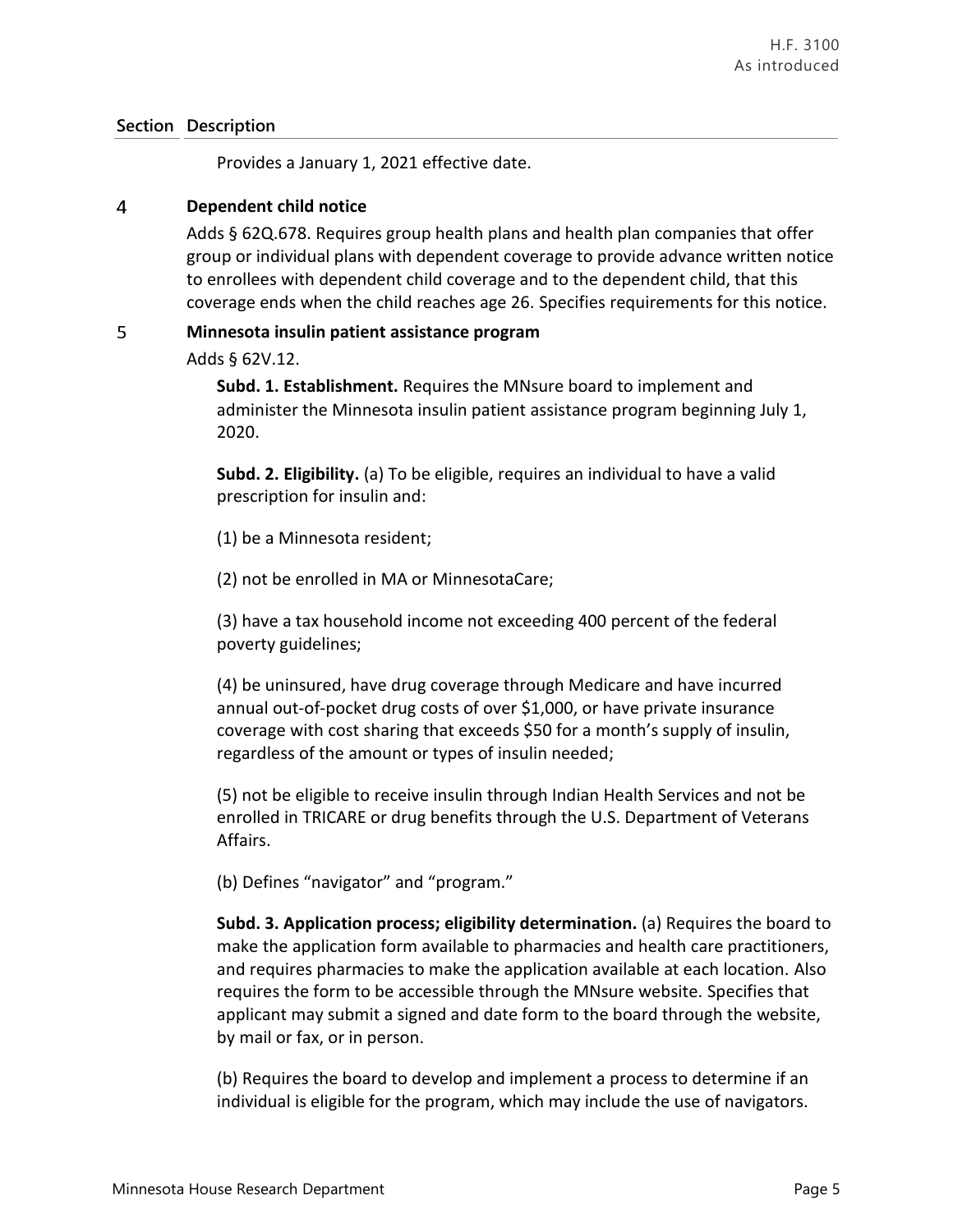(c) Following receipt of an application, requires the board to determine eligibility as provided in this subdivision. Allows the board to require additional information from an applicant.

(d) Requires the board to first determine, using information provided by the commissioner of human services, if the individual is enrolled in MA or MinnesotaCare. If this is the case, the individual is not eligible to participate in the Minnesota insulin patient assistance program. If this is not the case, the board shall refer the individual to a navigator.

(e) The navigator shall screen referred individuals for program eligibility and shall notify the board for confirmation of eligibility. If the board confirms eligibility, the board shall submit the individual's patient information to drug manufacturer, inform the individual, and provide the individual with an eligibility statement that includes a patient identification number.

(f) If the individual is not found eligible for MA, MinnesotaCare, or the Minnesota insulin patient assistance program, the board shall notify the individual of possible qualification for another insulin coverage option, and provide the individual with information on how to enroll in the coverage option. Insulin coverage options include, but are not limited to: (1) another insulin manufacturer patient assistance program; (2) qualified health plans offered through MNsure; (3) 340b providers; and (4) community health centers.

(g) Provides that an eligibility statement is valid for 12 months, after which an individual must submit a new application.

(h) Requires the MNsure board to allow appeals of eligibility determinations using the process provided in Minnesota Rules.

**Subd. 4. Submittal to manufacturers.** (a) Requires the board to submit the eligible patient's identification number and other relevant information to drug manufacturers according to this section.

(b) Allows patients in the program to elect to receive insulin from the manufacturer assistance program through a community pharmacy, mail-order pharmacy, or designated health care provider.

**Subd. 5. Manufacturer's responsibilities.** (a) Requires insulin manufacturers to participate in the program as a condition of doing business, and to operate a patient insulin assistance program that meets the requirements of this section. Requires each manufacturer to provide the board with contact information for health care practitioners to use in submitting prescription orders to the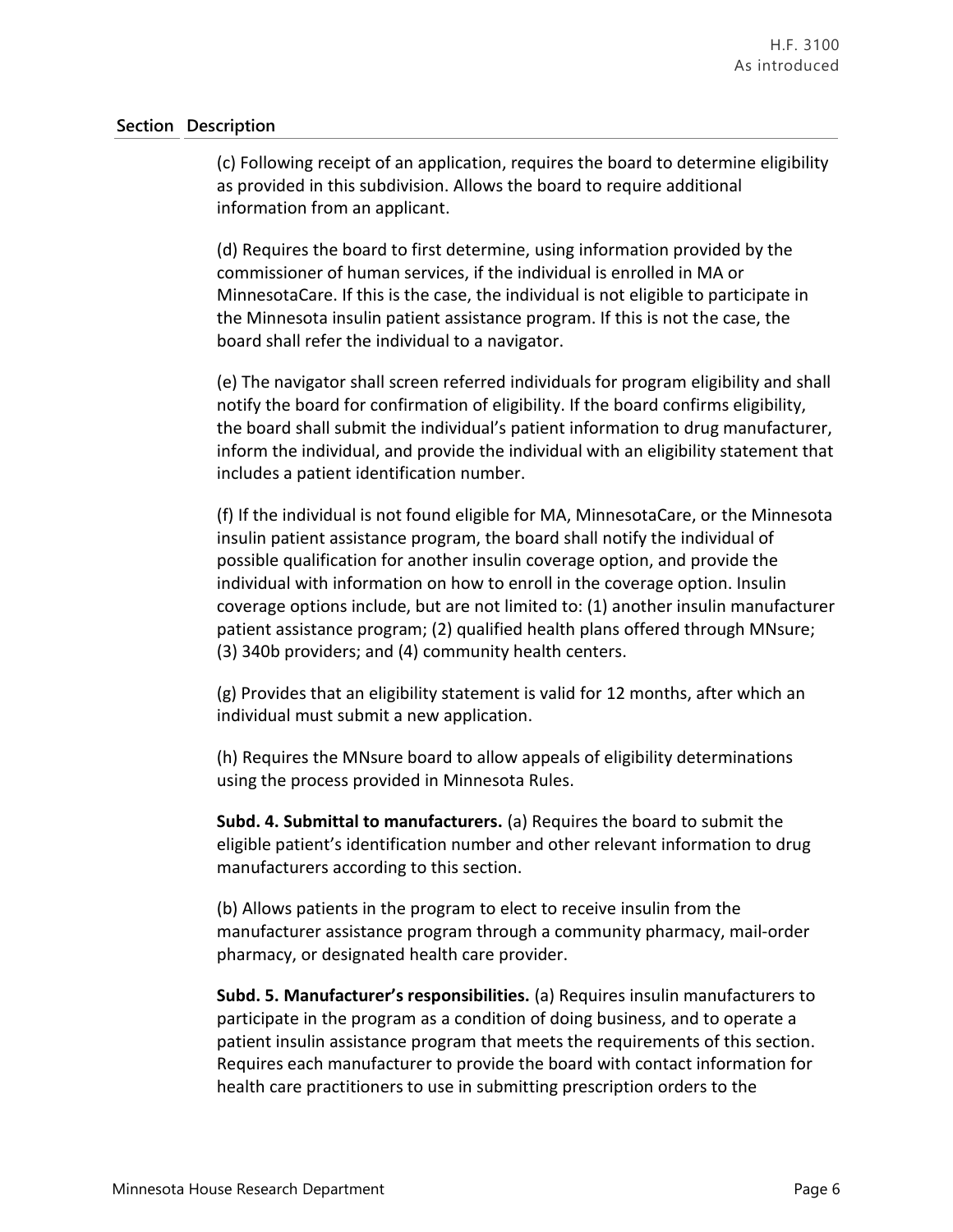manufacturer. States that a prescription order includes the patient's name, identification number, prescription, and delivery address.

(b) Requires a manufacturer, upon receipt of a prescription order and other relevant information, to send a three-month supply of insulin, unless a lesser amount is requested, to the designated pharmacy or health care provider, at no charge.

(c) Requires a manufacturer, upon receipt of a reorder, to send an additional 90 day supply of the insulin, unless a lesser amount is requested, to the designated pharmacy or health care provider.

(d) Requires manufacturers to annually report to the Board of Pharmacy information on the number of individuals participating, quantity of insulin provided, and other information necessary for the board to verify compliance. Allows the board to assess a manufacturer an administrative penalty of \$100,000 for each month or partial month of non-compliance.

**Subd. 6. Data.** (a) Classifies all data collected, created, or maintained by the board related to applicants, eligible individuals, and program participants as private data on individuals, but allows this data to be shared with manufacturers with patient consent, to the extent necessary for program operation.

(b) Allows the commissioner of human services and the MNsure board to enter into an information-sharing agreement to determine MA and MinnesotaCare enrollment status related to the operation of the program. Specifies criteria for the agreement.

**Subd. 7. State and federal anti-kickback provisions.** (a) Provides that persons or entities participating in or administering the Minnesota insulin patient assistance program are not subject to liability under the state's anti-kickback provisions.

(b) Prohibits persons or entities participating in or administering the program from requesting or seeking, or causing another to request or seek, any reimbursement or compensation for which payment may be made under a federal health care program.

**Subd. 8. Report.** (a) Requires the MNsure board to report to the legislature on the status of the program and the number of individuals served, by January 15 of each year beginning January 15, 2021.

(b) Requires the Board of Pharmacy to report to the legislature annually, beginning January 15, 2021, on the number of individuals participating in a drug manufacturer insulin assistance program, the quantity of insulin products provided in the aggregate and through each drug manufacturer program, and an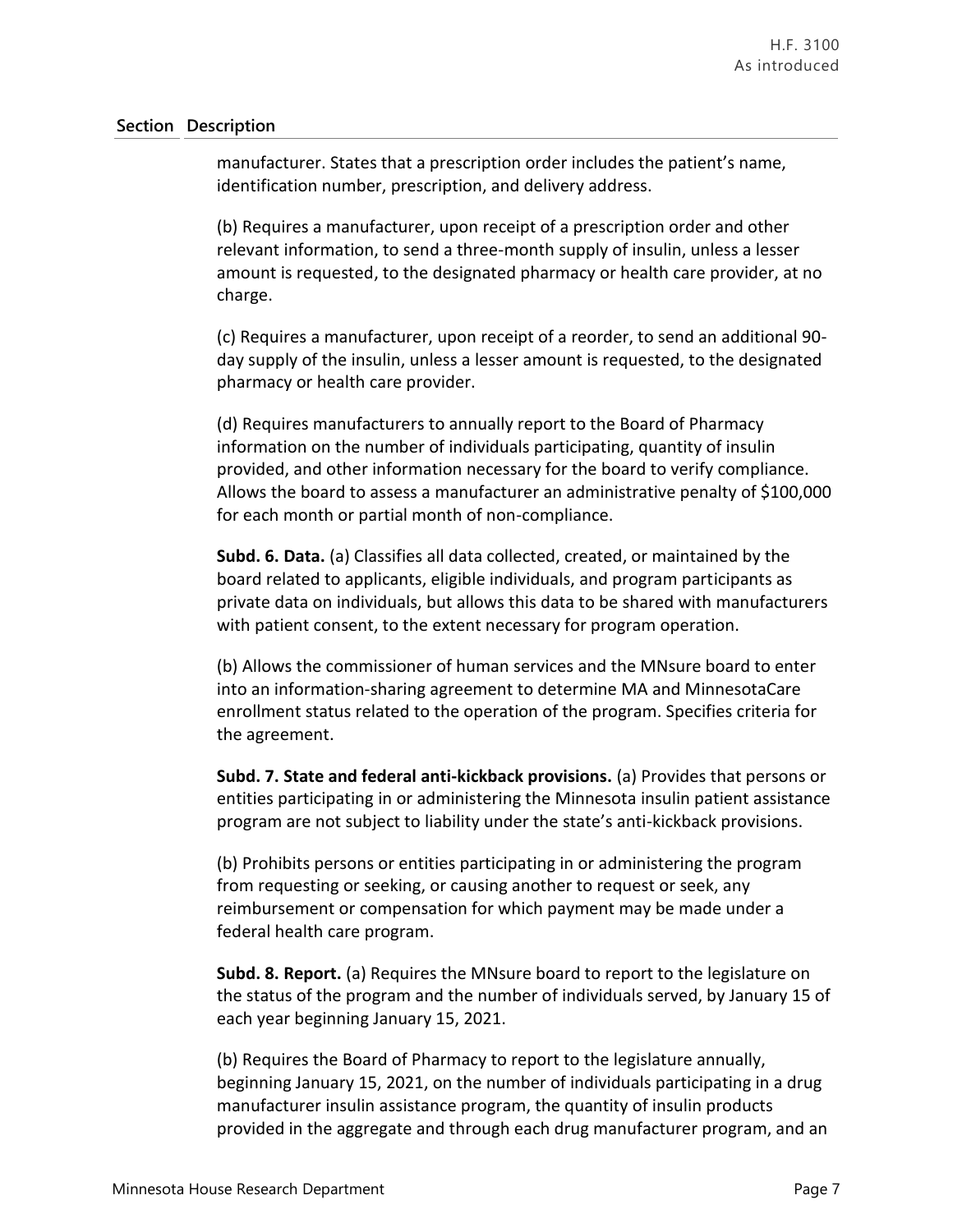evaluation of the extent to which drug manufacturers comply with the requirements of this section.

#### 6 **Information provision; sources of lower cost prescription drugs**

Amends § 151.06, subd. 6. Requires the Board of Pharmacy to include, on its website page on lower cost prescription drugs, information on the emergency insulin assistance program and the Minnesota insulin patient assistance program.

### $\overline{7}$ **Insulin reporting and registration fee**

Adds § 151.245.

**Subd. 1. Definitions.** Defines "manufacturer" and "wholesaler."

**Subd. 2. Reporting requirements.** (a) Requires each manufacturer and wholesaler to report to the Board of Pharmacy, beginning March 1, 2020 and each March 1 thereafter, every sale, delivery, or other distribution of insulin within or into the state, in the manner and format specified by the board.

(b) Requires pharmacies, beginning March 1, 2020 and each March 1 thereafter, to report to the board any intracompany delivery or distribution of insulin into the state, to the extent this is not reported by a licensed wholesaler. Specifies criteria for reporting.

(c) Allows the board to assess a manufacturer, wholesaler, or pharmacy an administrative penalty of up to \$10,000 per day for noncompliance. States that the penalty is not a form of disciplinary action and requires penalty assessments to be deposited in the insulin assistance account.

**Subd. 3. Determination of manufacturer's registration fee.** (a) Requires the board to annually assess manufacturers a registration fee that in the aggregate, equals the total cost of: (1) the emergency insulin assistance program for the previous fiscal year, including any appropriation to the commissioner of administration to reimburse pharmacies or for administrative costs incurred by the commissioner or the board of pharmacy, plus any outstanding liabilities to the program; and (2) costs incurred by the MNsure board in administering the Minnesota insulin patient assistance program.

Requires the board to determine a pro-rated fee for each manufacturer based on the manufacturer's percentage of the total number of insulin units reported for sale, distribution, or delivery in the state. Directs the commissioner of management and budget to estimate the cost of the program for the first fiscal year, and notify the board of this estimated cost by May 1, 2020. Requires the board to determine each manufacturer's initial fee based on this estimate.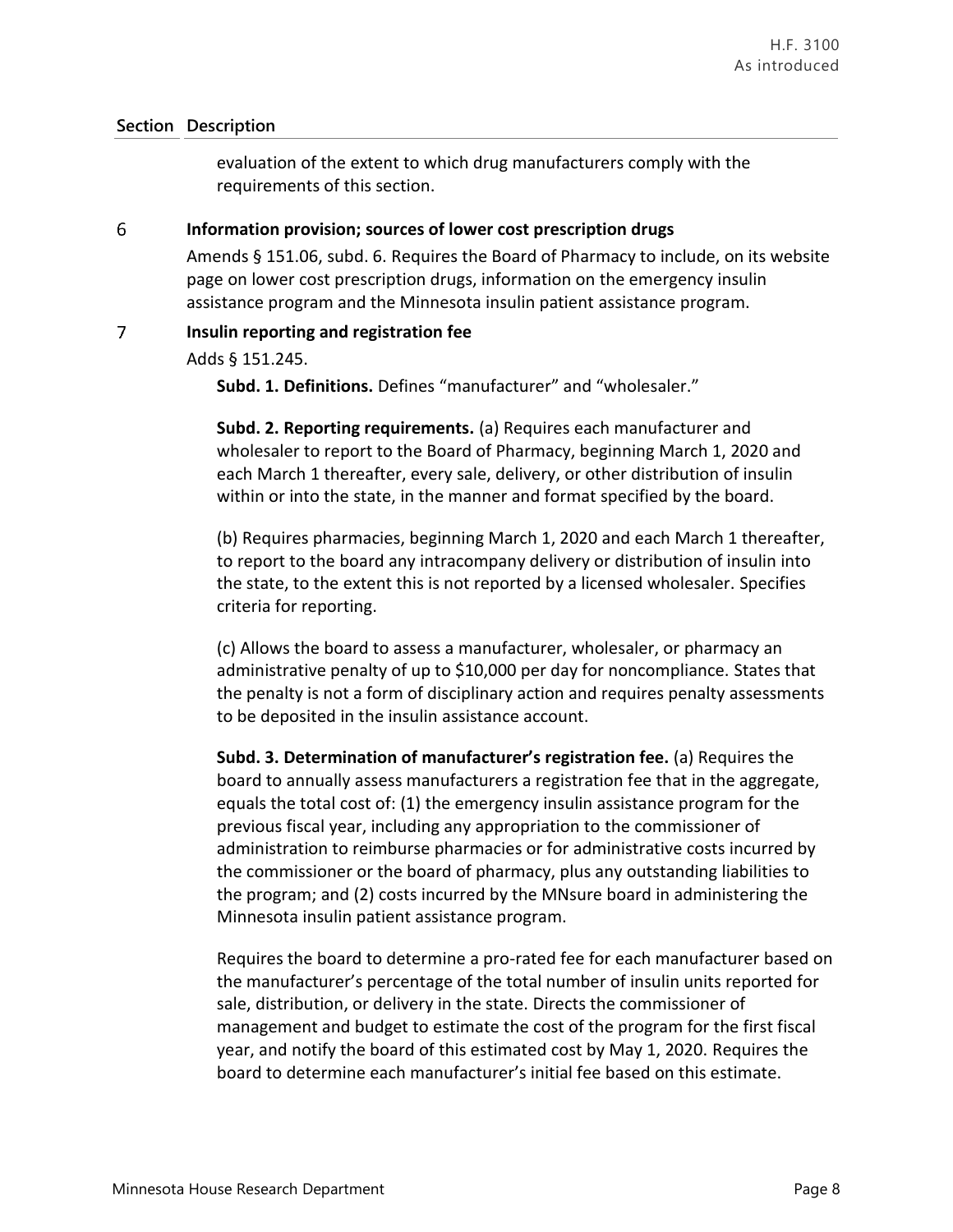(b) Requires the board, beginning June 1, 2020, and each June 1 thereafter, to notify each manufacturer of the annual amount of that manufacturer's insulin registration fee.

(c) Allows a manufacturer to dispute the fee that is assessed within 30 days of notification. Specifies related procedures.

(d) If a manufacturer fails to report required information, allows the board to set an annual insulin registration fee based on the manufacturer's percentage of the total number of units of insulin sold, delivered, or distributed under MA.

### 8 **Requirements**

Amends § 151.252, subd. 1. Requires a manufacturer of insulin to pay the applicable insulin registration fee by July 1 of each year, beginning July 1, 2020. Requires the fee to continue to be paid if there is a change in ownership. Allows the board to assess a fee for late payment of ten percent per month or any portion of a month. Requires the registration fee and any late fees to be deposited into the insulin assistance account.

### 9 **Information provision; pharmaceutical assistance programs**

Amends § 214.122. Requires the board of medical practice and board of nursing to ensure that their licensees are provided with information on the emergency insulin assistance program and the Minnesota insulin patient assistance program.

### 10 **Citation**

States that this act may be cited as "The Alec Smith Insulin Affordability Act."

#### 11 **Earlier implementation date for the emergency insulin assistance program**

(a) Allows the governor, by executive orders, to begin operation of the emergency insulin assistance program and the Minnesota insulin patient assistance program before the July 1, 2020 implementation dates.

(b) If the governor does not issue an executive order, requires the both insulin assistance programs to be implemented July 1, 2020.

### 12 **Public awareness campaign**

Requires the MNsure board, in consultation with the commissioner of administration, to conduct a public awareness campaign for the emergency insulin assistance program and the Minnesota insulin patient assistance program.

#### 13 **Appropriation**

(a) Appropriates \$400,000 in fiscal year 2020 from the health care access fund to the commissioner of administration to implement and administer the emergency insulin